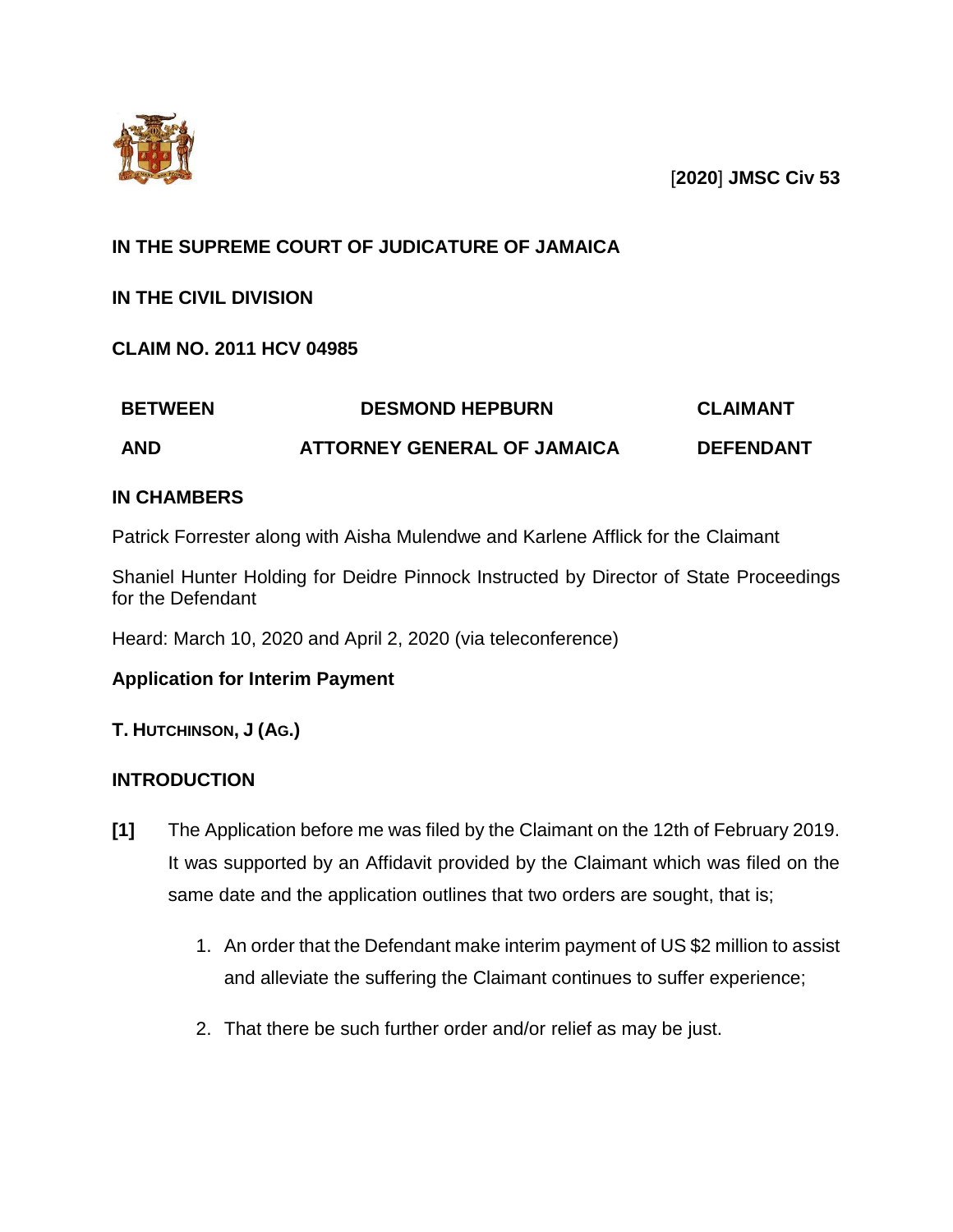#### **The grounds on which the orders are sought are as follows**

- 1. Rule 17.6 of the CPR provides for interim payments where necessary.
- 2. The Defendant against whom the order is sought is(sic) resources are such as to enable an interim payment.
- 3. The Defendant against whom the order is sought indirectly admitted liability from the said accident.
- 4. If the claim went to trial, the Claimant would obtain judgment against the Defendant.
- **[2]** In relation to grounds 3 and 4 on the day of the hearing of this application Judgment by Admission on the grounds of negligence was entered against the Defendant.

### **BACKGROUND**

- **[3]** The background to this application is that the Claimant who is a Jamaican national but resides in New York, USA was visiting Jamaica on the 25th of April 2008. On that particular day he was a passenger in a motor vehicle which was being driven by another along the roadway in the community of Settlement in St Catherine. The vehicle was in the process of exiting this community onto the Old Harbour Road way when its path was blocked by 3 SUV.
- **[4]** The driver of the vehicle in which the Claimant was travelling came to a stop after which he sought to reverse and drive away. At the point when this manoeuvre was being attempted a Corporal Dwight Swaby alighted from one of the SUVs and shots were fired during which the Claimant was shot in the face. He was rushed to the Spanish Town Hospital where he was treated. The preliminary diagnosis of the attending Physician Dr. Hugh Bernard was that he had sustained a gunshot wound to the right eye with loss of vision in same. This was borne out in a medical report attached to his Particulars of Claim which was subsequently filed in this matter.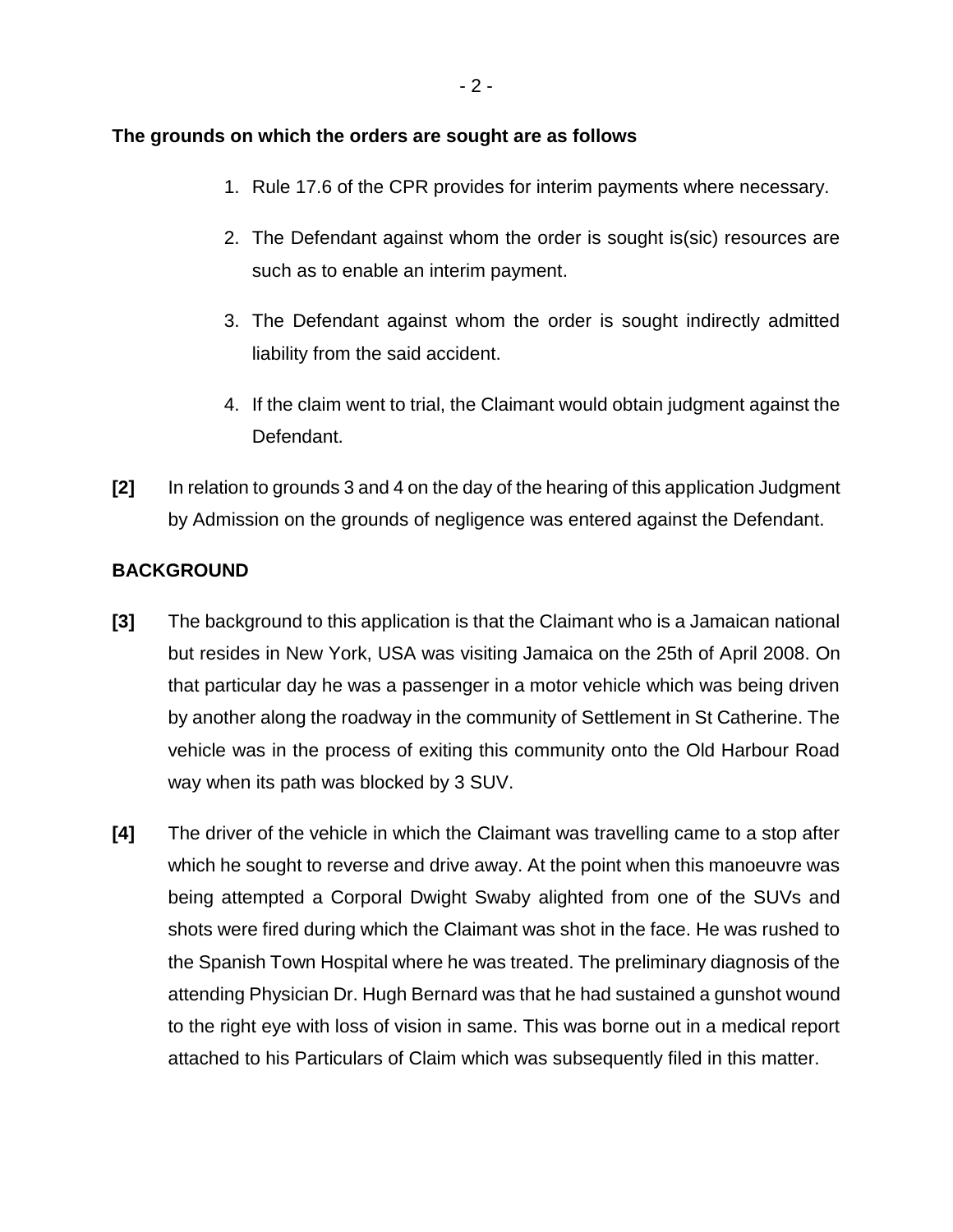- **[5]** On the 10th of August 2011, a Claim Form and Particulars of Claim were filed in this matter seeking damages against the Attorney General of Jamaica for the actions of the police office in question. The Particulars of Claim had a number of documents attached to include medical reports and receipts one of which is the medical from Dr. Bernard which has been referred to above.
- **[6]** A number of requests for information were filed by the Defendant and on the 19th of June 2012 a Defence was filed in which it was indicated inter alia that the officer had been acting with reasonable and probable cause in discharging his firearm at the vehicle as same had been speeding towards him and he acted for his own safety.
- **[7]** On the 8th of March 2019 an amended Claim Form and Particulars of Claim was filed but this was later replaced by a Further Amended Claim Form and Particulars which was filed with the permission of the Court on the 18th of October 2019. On the 14th of November 2019 a Further Amended Defence was filed in which certain concessions were made at paragraphs 10 and 12 of that document which laid the foundation for Judgment to be entered by admission.

### **LAW**

- **[8]** In the decision of Christopher Cunningham V Dubulin Ewan etal [2019] JMSC Civ 39 an interim Payment was defined by Rattray J as a payment made in advance on account of any damages that a Claimant may be awarded at the end of a trial. He noted that the purpose of such a payment is to prevent hardship and prejudice to the Claimant by ensuring that he/she is not kept out his/her money for any long period, particularly in respect of personal injury claims.
- **[9]** In the text A Practical Approach to Civil Procedure, 9th edition by Stuart Sime it was observed as follows:-

*"Orders for interim payments] are likely to be made in claims where it appears that the claimant will achieve at least some success, and where it would be unjust to delay, until after the trial, payment of the money to which*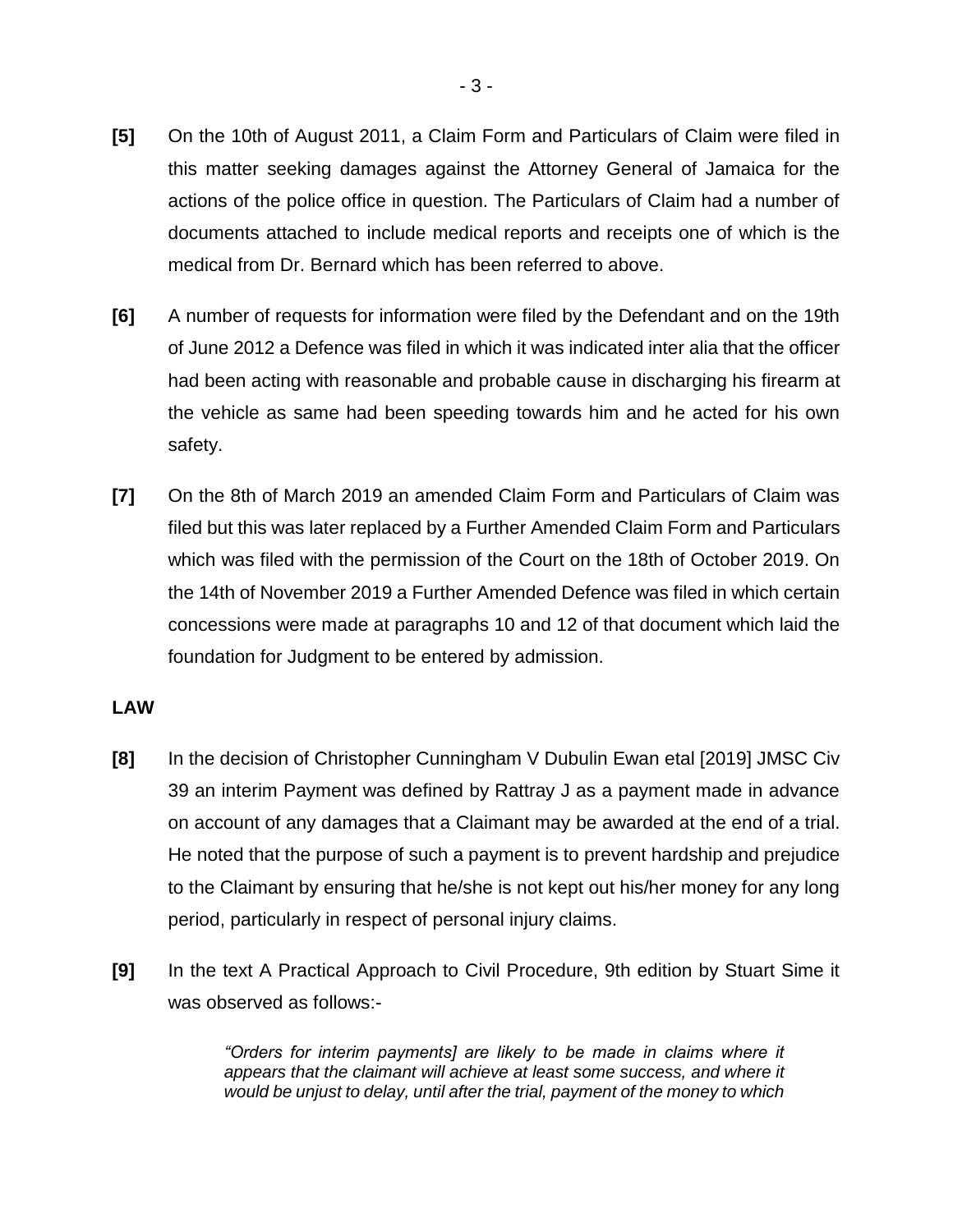*the claimant appears to be entitled. The purpose behind this procedure is to alleviate the hardship that may otherwise be suffered by claimants who may have to wait substantial periods of time before they recover any damages in respect of wrongs they may have suffered."*

**[10]** The claimants' application relies on Rule 17.6(1)(d) of the CPR which sets out the circumstances in which the court may an order for interim payment. It states:-

> *"The court may make an order for an interim payment only if:- except where paragraph (3) applies, it is satisfied that, if the claim went to trial, the claimant would obtain judgment against the defendant from whom an order for interim payment is sought for a substantial amount of money or for costs;"*

**[11]** This is subject to rule 17.6(2) which states:-

*"In addition, in a claim for personal injuries the court may make an order for the interim payment of damages only if the defendant is- (a) insured in respect of the claim; (b) a public authority; or (c) a person whose means and resources are such as to enable that person to make the interim payment. The court may make an order for an interim payment only if it is satisfied that…if the claim went to trial the claimant would obtain judgment against the defendant from whom an order for interim payment is sought for a substantial amount of money or for costs"*

- **[12]** In *Phyllis Anderson v Windell Rankine* (unreported), Supreme Court, Jamaica, *Claim No. 2006 HCV 05105*, F. Wiiliams J, as he then was, stated the principles in respect of an Interim Payment pursuant to Rule 17.6 (d) of the CPR as follows:
	- *"(i) For a claimant to successfully apply for an interim payment, he/she must satisfy a court that he/she will likely win the case against the defendant.*
	- *(ii) The standard by which that must be done is the civil standard (i.e. proof on a balance of probabilities), but such proof must be effected at the higher end of that scale.*
	- *(iii)* It is expected that such applications will only succeed where the *claimant has a very strong claim and where his/her action is likely to be easy to establish. Establishing a "mere" prima facie case will not be enough.*
	- *(iv) Where the competing contentions on the part of the claimant and the defendant are, on the pleadings, of equal weight, and nothing emerges at that stage to "tilt the balance", such an application will likely fail.*
	- *(v) Even where the claimant might be able to establish a ground for the making of an interim payment, the court still retains a discretion in*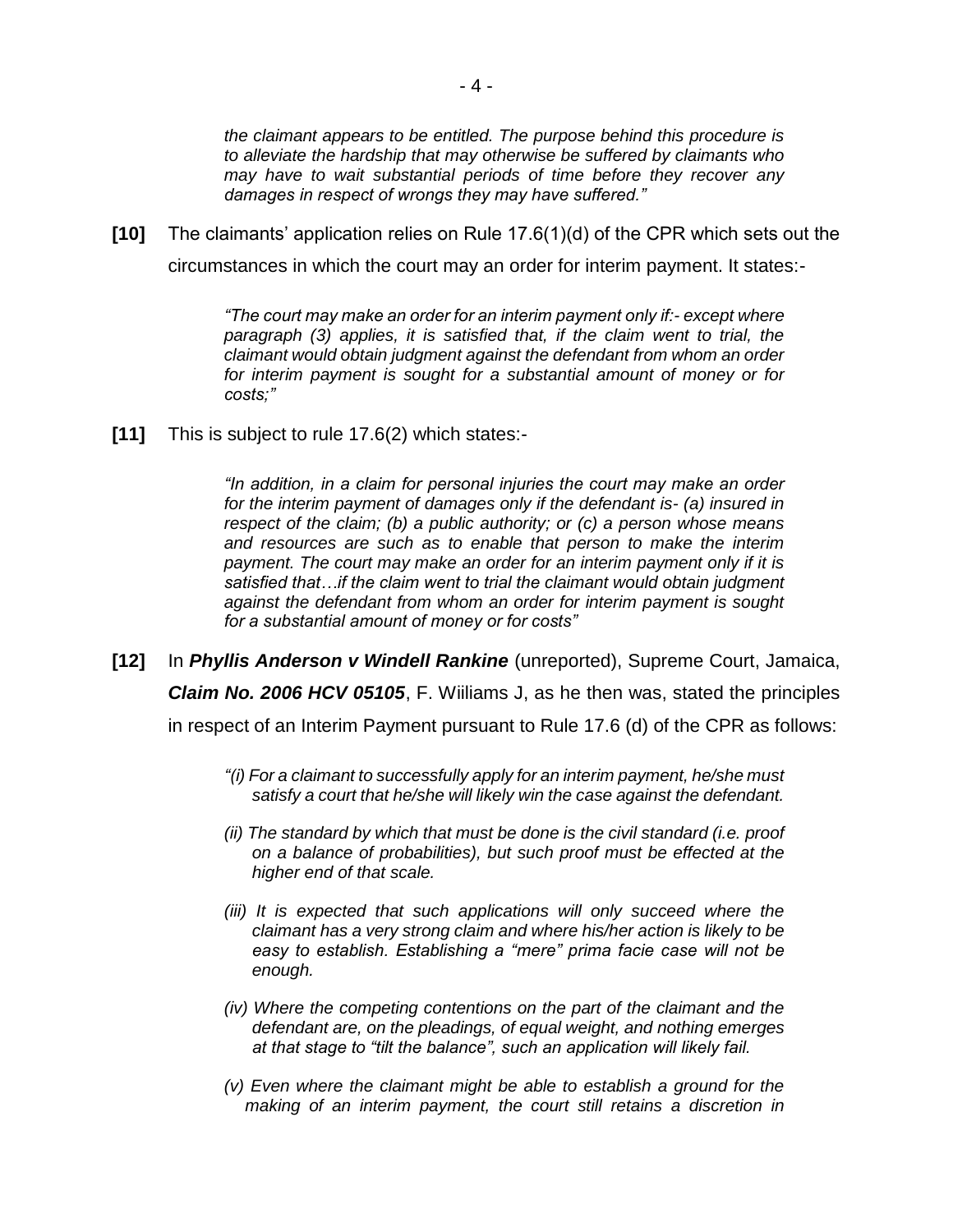*deciding whether or not such a payment should be made (see Blackstone's Civil Practice, 2008 (page 456, para 36.14)."* 

- **[13]** Ordinarily for the Claimant to succeed on an Interim Payment Application, he must therefore satisfy the Court that if his claim went to trial, he would obtain judgment against the First Defendant. In the instant matter however Judgment by Admission on the grounds of negligence was entered against the Defendant by consent on the 10th of March 2020.
- **[14]** In *Larson Higgins v MT Tajin [2014] JMSC Civ 83* additional guidance was provided by Simmons J as to the Court's approach to an interim payment where she stated thus;
- **[15]** Awards of Interim payments have been described as being intended to "tide over plaintiffs who have lost earnings and incurred medical and other expenses while the slow process of litigation unwinds".(McGregor on Damages 16th ed para 1527)

Having made this pronouncement, she went on to observe;

**[16]** There is however no requirement for a claimant to prove need per *Stringman v McCardle* [1994] 1 W.L.R. 1653. It is a payment on account of the compensation the claimant is likely to be awarded by the court.

### **CLAIMANT'S SUBMISSIONS**

- **[17]** In putting forward his submissions Mr. Forrester began by highlighting the personal circumstances of his client. He indicated that the Claimant has suffered hardship as he has been sent back to resume sessions with the psychiatrist which was an added expense. He also urged the Court to take into account the fact that the Claimant is from the United States which is a different economy and as such any award would have to bear this in mind.
- **[18]** Counsel also referred the Court to the local decision of *Latoya Brown v AG [2015]*  in which the Claimant had lost sight in both eyes having been struck in the head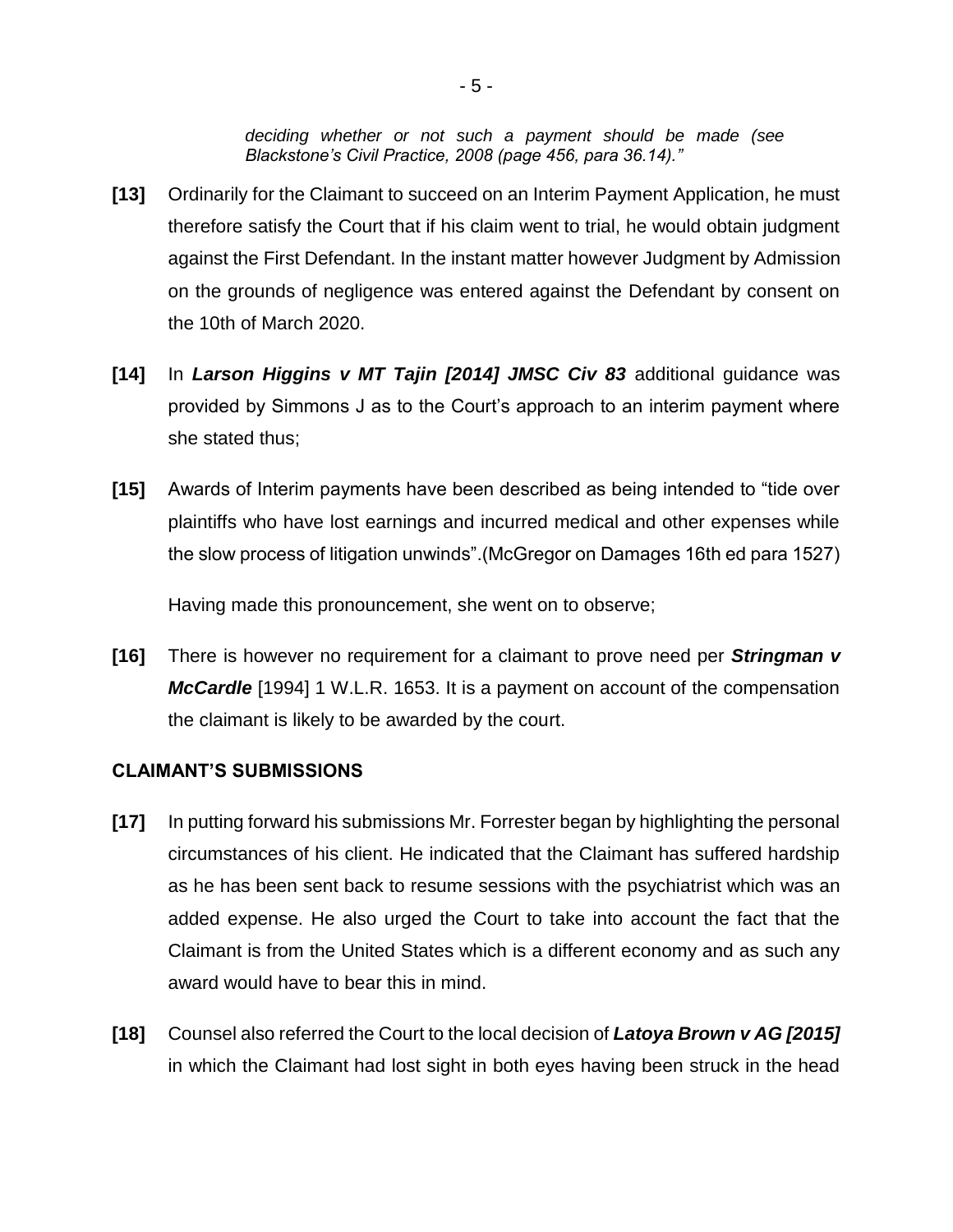by a bullet and an award of \$45 million was awarded for general damages in May 2015.

- **[19]** Counsel also made reference to and relied on 3 authorities from the United States, specifically *Fresco v E72nd St Condominium 2003 NY Slip 19821 delivered December 23, 2003* in which an award for US\$2 million was awarded for past pain and suffering, US \$2 million for future pain and suffering for 38 years and US \$125,000 for future medical expenses was made.
- **[20]** It was observed by the Appellate Court that the award for future medical expenses should be reduced as agreed and it was also noted that the awards of past and future pain and suffering deviated materially from what is reasonable compensation under the circumstances. In that situation the Plaintiff was injured in the eye when a nail bounced upwards while he was hammering same.
- **[21]** The 2nd authority cited was *Villaseca v City of New York 2008 NY Slip 01002 delivered February 5th, 2008* in which the Plaintiff was awarded US\$2 million and \$6 million for past and future pain and suffering, \$2,300,000 for future lost earnings and \$100,000 for future medical expenses. In that situation school door was suddenly slammed against the side of the teacher's head(Plaintiff) which resulted in a detached retina of the right eye and eventual loss of vision in that eye. It was noted by the Appellate Court however that the damages were excessive and \$3 million stated for future pain and suffering, \$1,802,466 for lost earnings, \$21,000 for future medical expenses.
- **[22]** The final authority relied on was *CSR America Inc etal v Robert Kukes etal* a decision from the Supreme Court of Nevada. In that decision an award had been made for a global sum of \$3,700,600 which was distributed as follows, \$1,250,000 for past pain and suffering, \$98,000 for past medical expenses, \$33,600 past wage loss, \$125,000 future medical loss. In that situation, the Plaintiff was hit in the eye by a golf club and lost vision in same as a result. The award for past medical and lost wages was amended to reflect the documentary proof provided.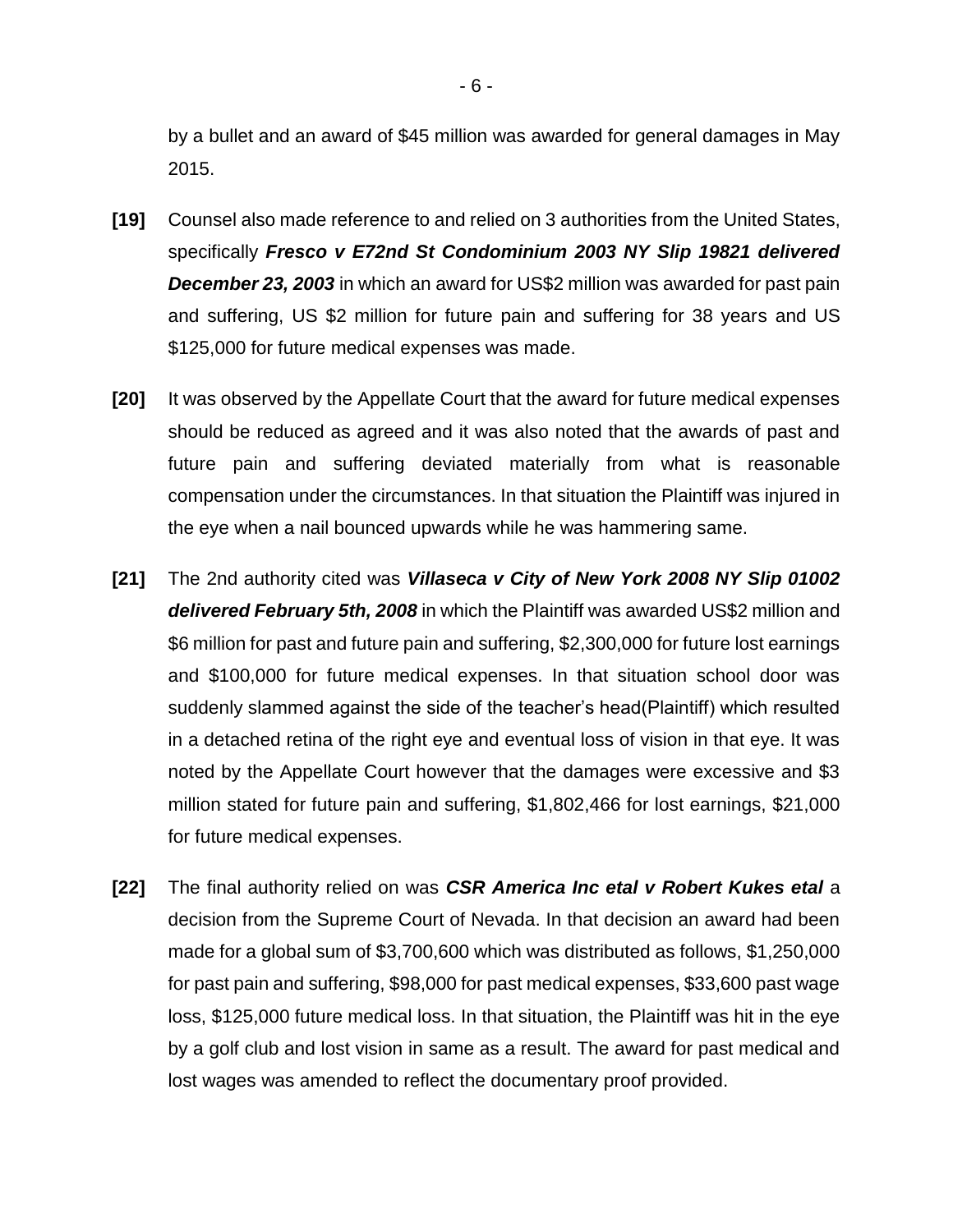- **[23]** Counsel also referred to and relied on the contents of the Affidavit of the Claimant as well as the exhibits attached which set out his medical expenses, loss of earnings, future medical expenses among other items. It also outlined the view of the Claimant that US \$2 million would be required to put him in as good a condition as if damage had not occurred.
- **[24]** This figure was based on an expected award of general damages in the amount of US \$6.3 million given that the injury had resulted in 19% PPD and this amount would be required to cover pain and suffering and his continued healthcare and survival in the US. The sum of just over US\$1.3 million for loss of earnings, special damages of US\$46,696.15 and JA\$56,100 were also put forward in addition to other expenses for retraining to meet the job market and replacement of prosthesis. In respect of the sum for loss of wages, this was based on a loss of US\$78,000 for April 2008 to October 2010 at US\$720 per week post tax as an assistant electrician and US \$1,284,000 at US\$156,000 per year from October 2010 to February 2019 as a qualified electrician.
- **[25]** In his amplified submissions however Mr. Forrester indicated that the Claimant was prepared to accept an interim of US\$500,000 at the prevailing rate of exchange which he accepted was JA 126.69 to US\$1 on the day of the hearing, as they were not going to trial. He also indicated that the Claimant was prepared to take that sum to cover medical expenses and lost wages up to date of application.

#### **DEFENDANT'S SUBMISSIONS**

- **[26]** In written submissions which were provided to the Court, Ms. Pinnock indicated that the Defendant by its defence had admitted liability for damages for negligence and was prepared to enter judgment by admission. She also made reference to the provision of Rule 17.6(4).
- **[27]** Counsel also indicated that there was no dispute that the Claimant was entitled to Special Damages in the sum of JA \$75,078 and US \$39,273.48. In relation to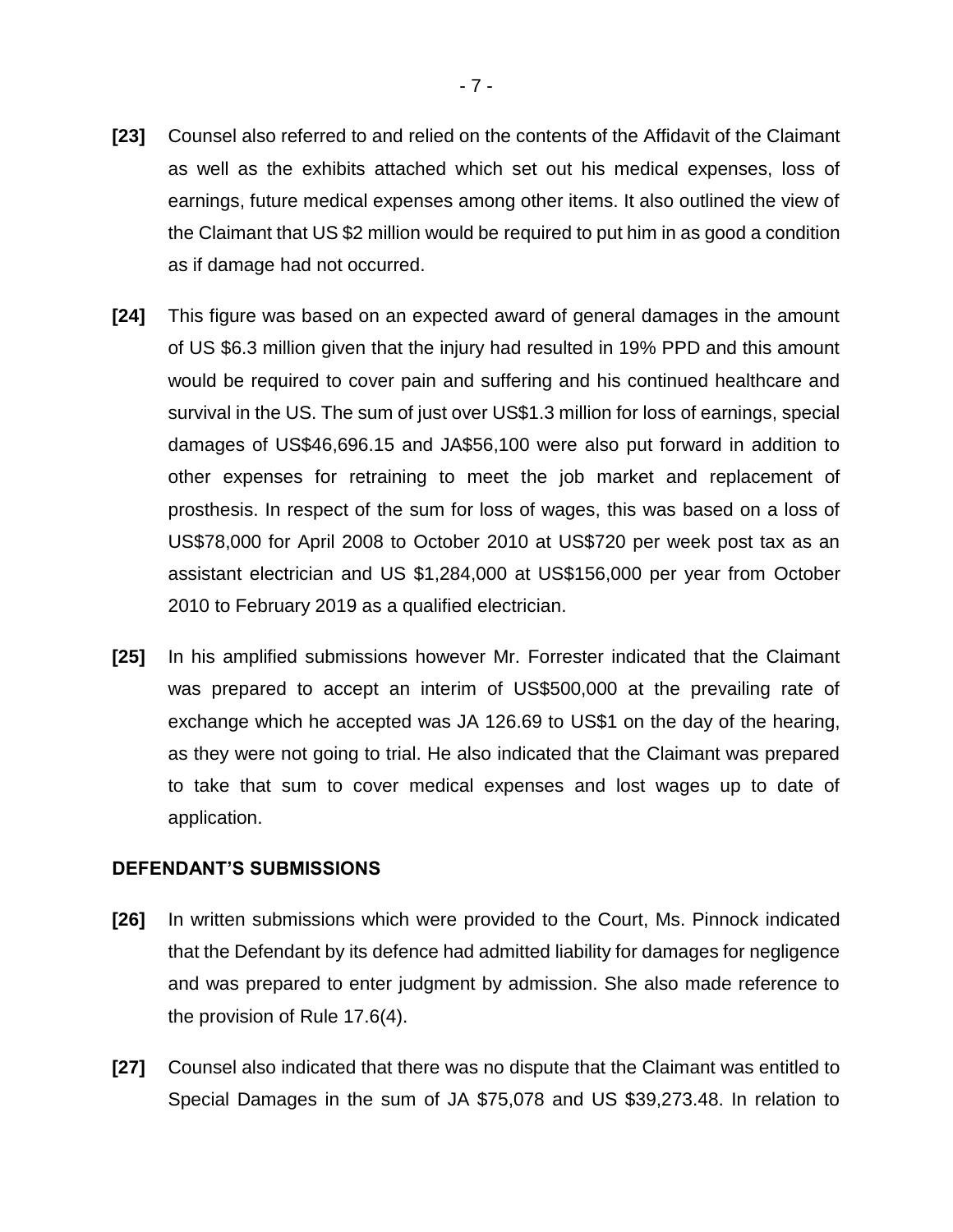General Damages and the reference to the decision of CSR America *Inc v Kukes etal*, Counsel submitted that the sum of US\$1,250,000 for general damages was to be shared between the two Plaintiffs. She also observed that as the case was decided outside of Jamaica it is not persuasive if there is a local case which had settled the point on this issue.

**[28]** In support of this position she made reference to the decision of *Linden Palmer etal v Neville Walker etal* where there being no precedents on blindness in Jamaica James J relied on the guidance of Wright J in *Winston Barr v Bryad Engineering Company Ltd etal* S.C.C.A. 45 AND 48/85 where he stated;

> *"But I think that where justice demands in this case, where the required guide cannot be found in awards of the same jurisdiction or in a locality then recourse should be made to such source as will aid the court in coming to a just and fair conclusion."*

- **[29]** Ms Pinnock then referred the Court to 3 authorities the first being *Roxanne Peart (bnf Venice Peart) [2017] JMSC Civ 60* where the Claimant lost vision in the left eye as a result of being stabbed in the eye with a pencil. The award for pain and suffering was \$3,500,000 which Counsel submitted updated to \$3,887,588.80.
- **[30]** The second authority is Bertrand Cagan v Edward Ramsay C191/96 the Claimant was a passenger in a motor vehicle which plunged into a gully. He received head injuries including a fracture of the left orbit the award was \$800,000 which updated to \$4,097,709.83
- **[31]** The third authority *is Ruel Ellis v Tristan Wiggins 2007HCV04918* the Claimant's was a passenger in a motor vehicle which was involved in a 3 car collision as a result of this he lost his right eye and had to get a prosthesis. He sustained injuries to his face, knee and leg. The award was \$3,500,000 which updated to \$5,533,876.63.
- **[32]** It was submitted by Ms Pinnock that in light of these authorities and the fact that his injuries were not as serious as these persons it is more likely than not that the award of the Court for general damages would be \$5 million.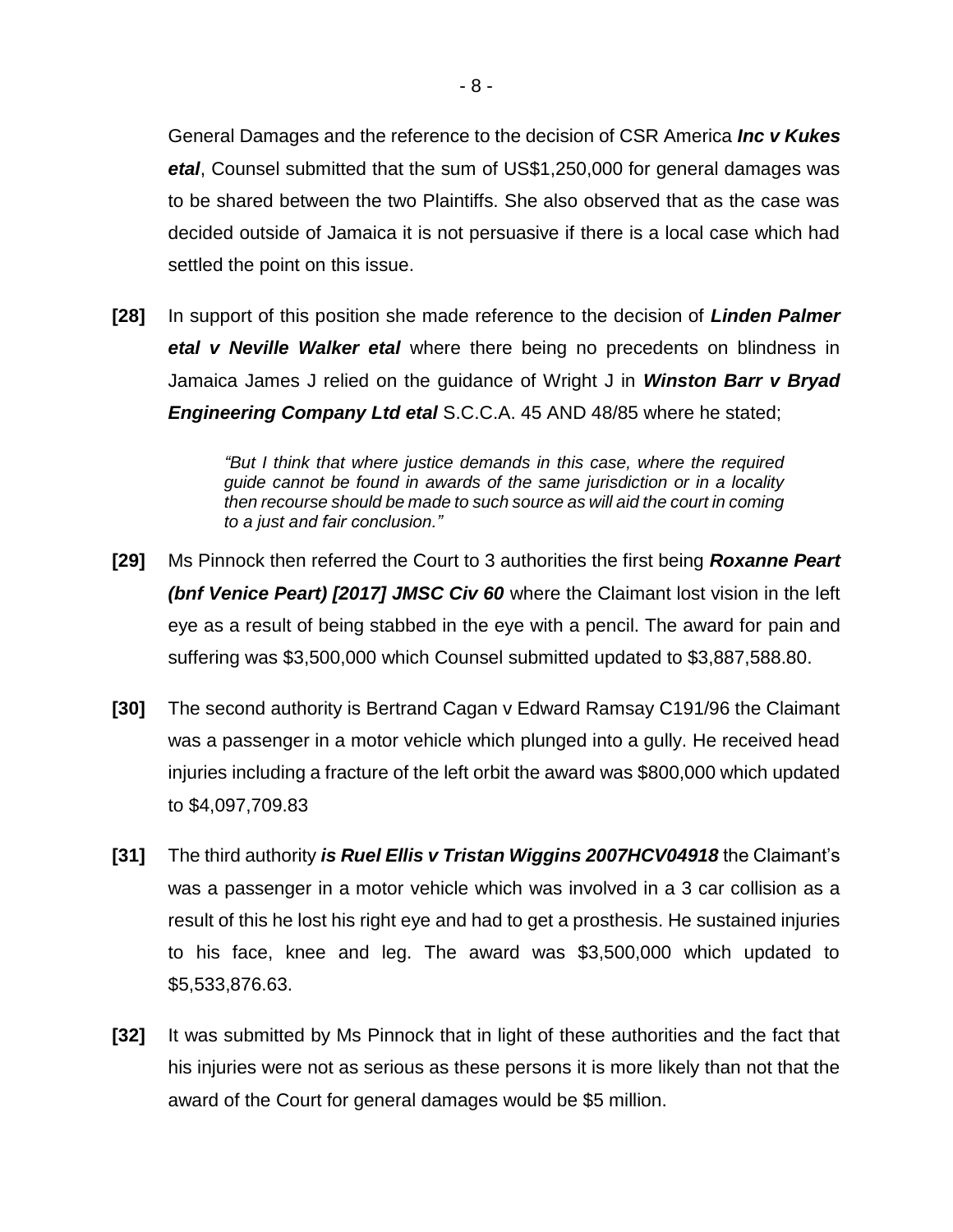- **[33]** In relation to the Claimant's assertion of loss of income the Defendant submits that the Claimant would only be entitled to an award for his loss of income for 17 weeks in the period between the 28th of April 2008 and the 29th of August 2008 when he was out of work as a result of surgery to the eye. This amount was stated to be US\$12,200 to which the Jamaica income tax rate was applied to reduce the sum to US\$9,165. No offer was made for the period thereafter on the basis that the Claimant had a duty to mitigate his loss and could have sought alternative employment in another field.
- **[34]** For future medical care in the absence of all medical reports and experts the proposed figure is US\$14,400. It was submitted by the Defendant that the award that the Claimant would likely receive would amount to JA\$5,075,078 and US\$62,838.48 which equates to JA\$8,532,208.81 the global sum being \$13,607,208.81. Counsel also submitted that bearing in mind that the Claimant resides outside of the jurisdiction and if an overpayment is made recovery will be challenging the interim award should be no more than JA\$5 million.

#### **ANALYSIS AND DISCUSSION**

- **[35]** It is settled law that in order to receive an interim payment, the claimant must prove, on a balance of probabilities, that he would obtain judgment for a substantial amount of money or for costs. In this regard Rule 17.5(5) of the CPR stipulates that the affidavit in support of the application must, among other things, state the claimant's assessment of the amount of damages or other monetary judgment that is likely to be awarded.
- **[36]** The claimant's affidavit sworn to on February 12, 2019 indicates at paragraph 19 that damages will likely be assessed for more than US six million, three hundred thousand dollars (US \$6,300,000).
- **[37]** At paragraph 13 of his affidavit the Claimant set out medical expenses incurred that he would wish to have taken care of immediately in the sum of US \$5,471 and JA\$43,600, receipts have been exhibited in to order to substantiate that sum. He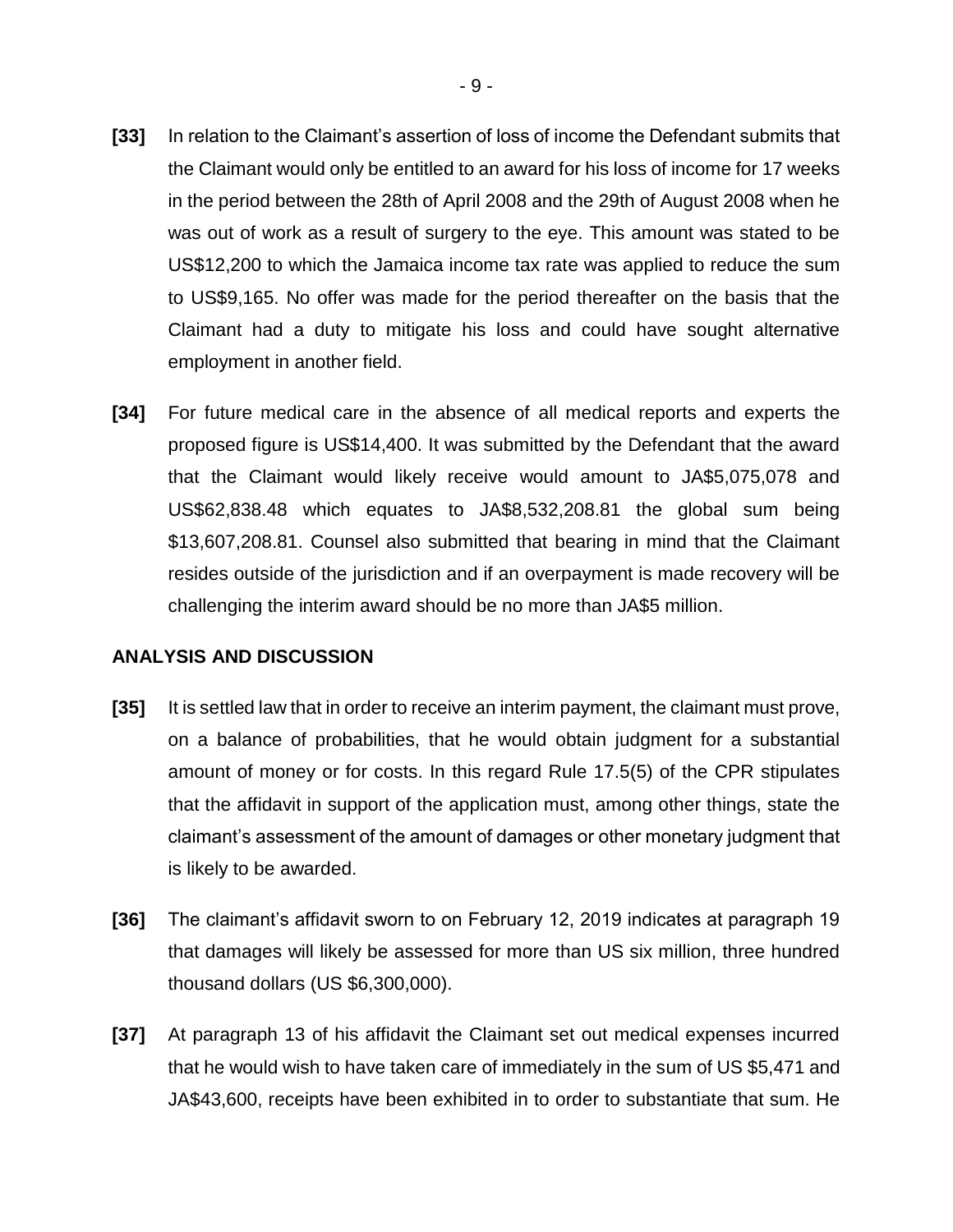also outlined a payment made to his caregiver in the sum of US\$2100 and a letter from her in receipt of this payment has been attached and I am satisfied that these sums were spent by the claimant.

- **[38]** At paragraph 28 he makes reference to the sessions with Dr. Noah a clinical psychologist and produced invoices which show that between 2013 and 2014 his sessions incurred a cost of US\$9,000, in 2015 \$US\$8,600 and in 2016 US\$9,200. The report from the doctor also outlines that he had been diagnosed as suffering from PTSD which was associated with the trauma suffered in April 2008. I have reviewed the documents and I am satisfied on a balance of probabilities that this sum was incurred in association with the treatment being provided for PTSD.
- **[39]** In paragraphs 7 and 8 of said affidavit the Claimant's earnings are outlined and he has exhibited a letter from his previous employers Doumas Electric Inc indicating that he had worked with them and had earned US\$720 per week. It also outlines that he was unable to work from the 28th of April 2008 to the 29th of August 2008 and had to be let go on the 27th of March 2009 as he was no longer able to perform his duties satisfactorily due to his injury. In relation to the salary that he would have earned from October 2010 when he would have come out of apprenticeship he has not provided any documentation at this stage.
- **[40]** The medical report from Dr. Noah, the clinical psychologist which has been attached at DH10 outlined that the Claimant had had returned to his old job but had been unable to perform and as a result personal and professional networks were used to find alternative employment most of which had been part time and temporary. It is clear from this report as well as his affidavit that the Claimant had in fact sought to mitigate his losses by seeking after employment but those that were obtained were not of a permanent nature.
- **[41]** The Claim for lost wages is divided into 2 portions the first spans the period up to September 2010 and the second from October 2010 onwards. In light of the fact that he had been employed by Doumas Electrical from July 2006 and had only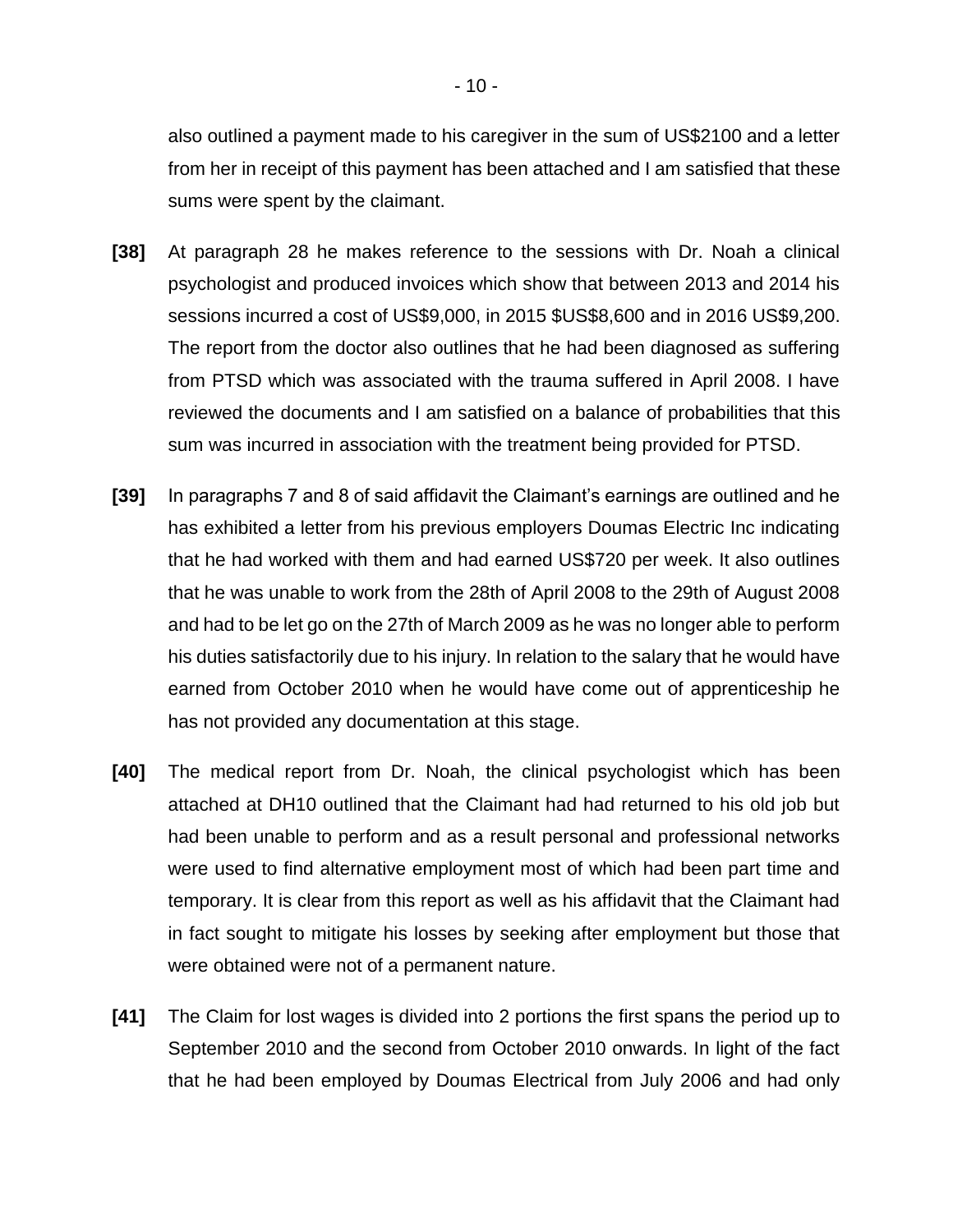been let go in March 2009 because he was no longer able to perform his job, I am satisfied on a balance of probabilities that his employment would likely have continued certainly until the end of his apprenticeship in September 2010 and his earning would have been in the range of US \$78,000 and an award would likely have been made for this sum and not only for the 17 weeks during which he would have been recuperating.

- **[42]** Where loss of earnings from October 2010 to the date of this affidavit and future loss of earnings would be concerned, insufficient information has been provided at this stage and I am unable to make a determination as to the award that would be likely be made in respect of same.
- **[43]** Where general damages for pain and suffering and loss of amenities is concerned Mr. Forrester has relied on the American authorities which have already been referred to above as well as the Latoya Brown decision. In respect of the American authorities, I agree with and adopt the dicta of Wright J in *Winston Barr v Bryad Engineering* which was also cited with approval by James J in *Linden Palmer v Neville Walker etal*. In light of this given that there are already local decisions on this area, I will be considering these cases in coming to a conclusion on the amount to be awarded by way of interim payment.
- **[44]** In examining the decision of Latoya Brown, Mr. Forrester highlighted the fact that the injury was similar and sustained in similar circumstances. In addition to losing her vision, that claimant also suffered what appeared to be PTSD which has been asserted in the instant claim. In that authority the Learned Judge reviewed the decision of *Owen Small v United Estates Ltd* a decision delivered March 1998 in which the Claimant lost sight in both eyes having been burnt by chemicals. The award for pain and suffering and loss of amenities was \$7,000,000 which updated in May 2015 (CPI 221.5) to \$33,394,357.10. Reference was also made *to Linden Palmer v Neville Walker etal* where the 59-year-old Deputy Commissioner lost sight in both eyes as a result of a motor vehicle accident. The judgment was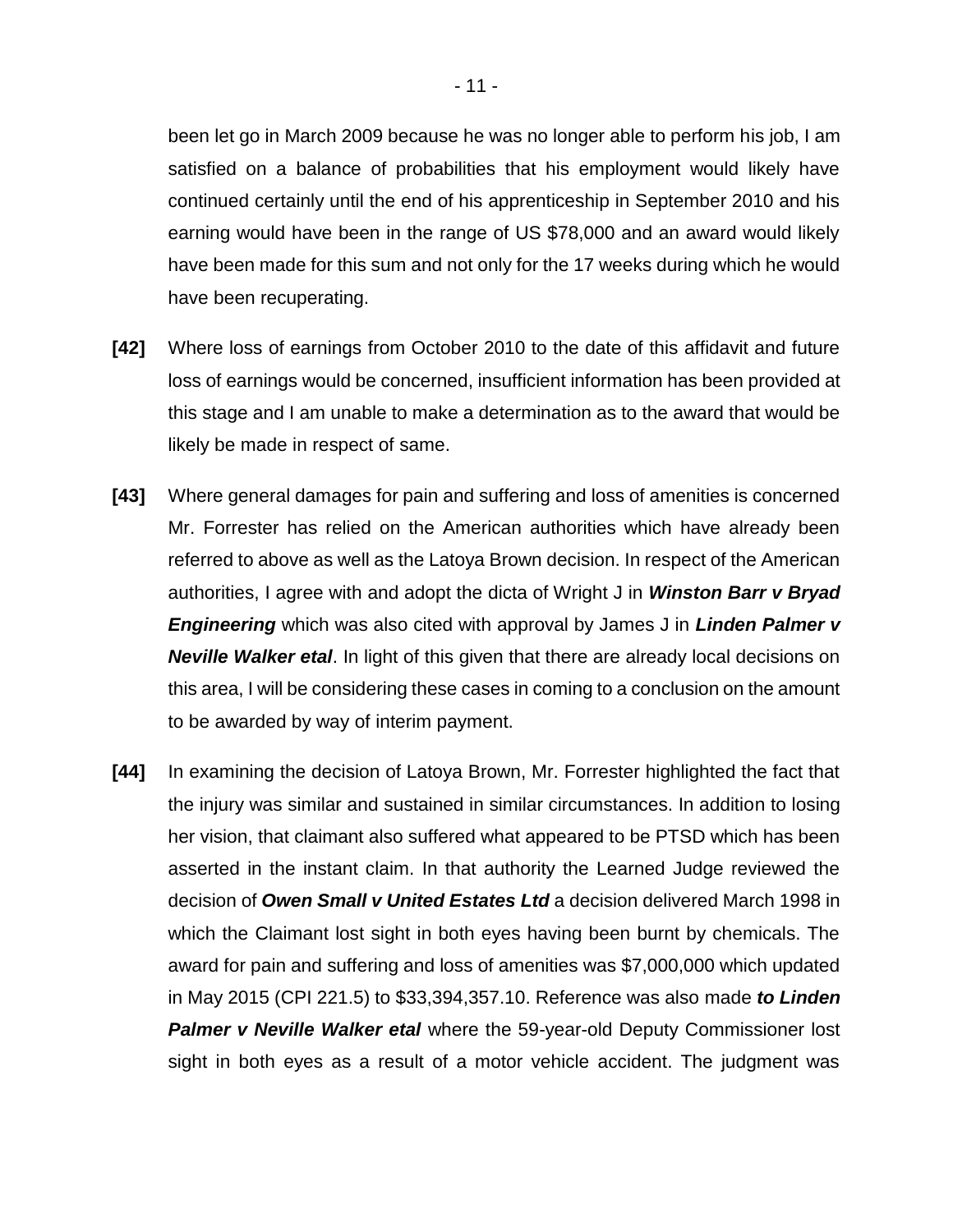delivered March 1997 and an award of \$8,000,000 was made for general damages which updated in May 2015 to \$41,428,005.62.

- **[45]** In coming to his decision in *Latoya Brown v The Attorney General*, the Learned Judge took into consideration the age of the Claimant and the fact that she was now left in complete darkness and as a result of her youth would suffer the 'blight occasioned by her disability' for longer than the Claimant in Linden Palmer. In the instant matter, I note that this Claimant is older and has not suffered a complete loss of vision.
- **[46]** In respect of the decision of *Cagan v Ramsay* which has been referred to by Counsel for the Defendant, that situation was markedly different as even though the Claimant reported having dark vision at times he did not suffer a complete loss of sight in either eyes. The doctor's finding was impairment of visual acuity. When the CPI for February 2020 of 269.5 was applied this sum indexed upward to \$4,154.142.58.
- **[47]** In relation to Peart v Thomas, the Claimant sustained the loss of vision in one eye and also suffered PTSD. The Court having considered her injury, her age and PTSD made an award of \$\$3.5 million and \$500,000 for the PTSD. Applying the CPI for February 2020 this award for general damages indexes upward to \$3,941,704 and that for PTSD indexes upward to \$563,100.71.
- **[48]** In *Ruel Ellis v Tristan Wiggins etal* the award in December 2010 for very similar injuries was \$3.5 million. Applying the CPI for February 2020 this figure indexes upward to \$5,610,909.
- **[49]** I have also considered the decision of *Audley Gilbert v AG [2017] JMSC Civ 165* a judgment delivered in November 2017 where an award of \$5 million was made for general damages in circumstances where an inmate had suffered a complete loss of vision in one eye after being hit in same by a correctional officer. This amount would index upward to \$5,448,847.